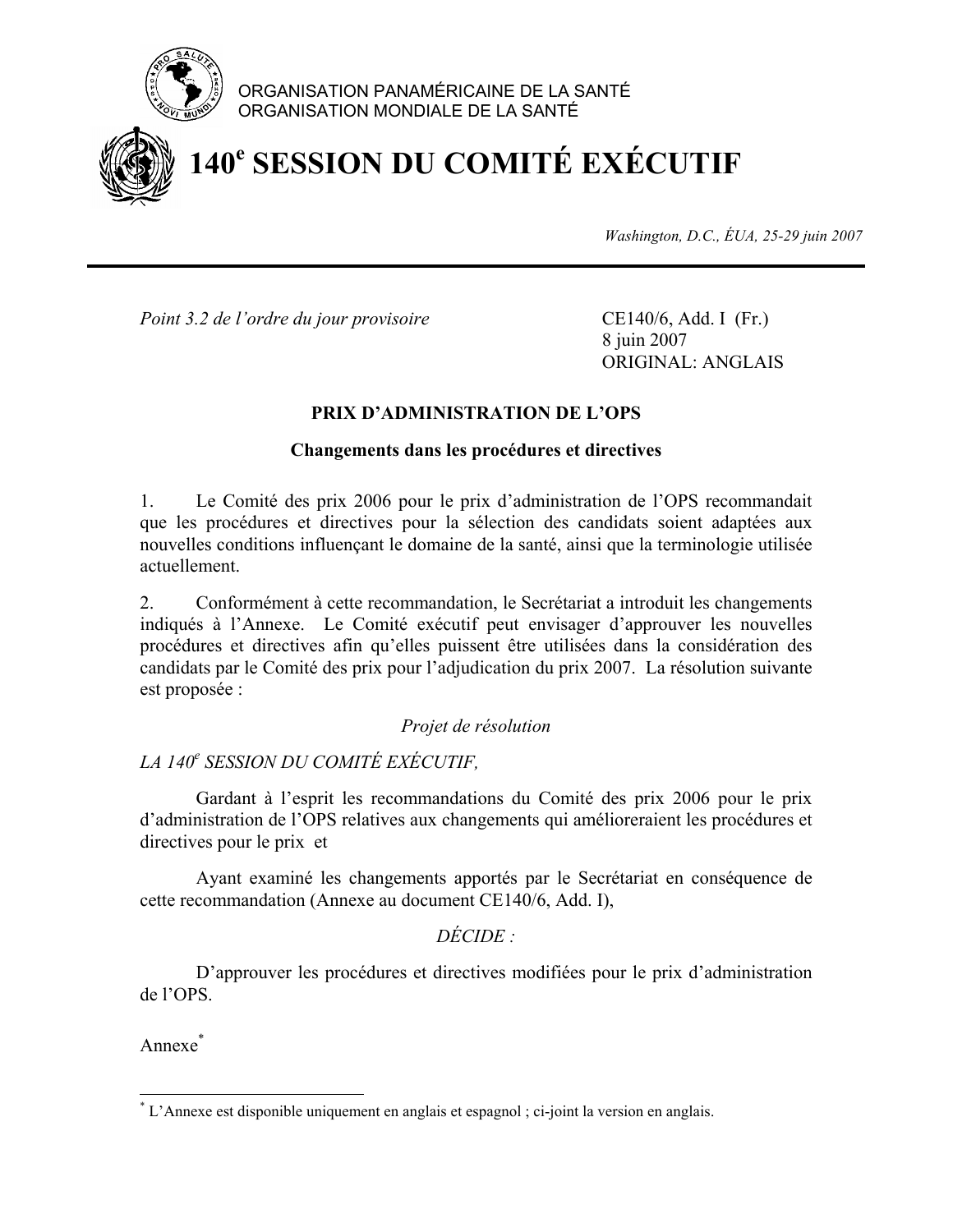# PAHO Award for Administration

Every year the Governments of the countries of the Americas, acting through their representatives in the meetings of the Governing Bodies of the Pan American Health Organization, confer the PAHO Award for Administration in recognition of an outstanding contribution in the field of administration within the framework of national health services.

This Award dates back to 1969, when the Executive Committee of PAHO, in its  $61<sup>st</sup>$ Meeting, accepted a grant from Dr. Stuart Portner, former Chief of Administration of the Pan American Sanitary Bureau, to institute an annual award for the purpose of contributing to the improvement of health administrative systems.

The original procedures and criteria for conferring the PAHO Award for Administration were adopted by the 18<sup>th</sup> Pan American Sanitary Conference in 1970 and successively amended by the 20<sup>th</sup> Pan American Sanitary Conference in 1978, the 27<sup>th</sup> Directing Council in 1980, the 24<sup>th</sup> Pan American Sanitary Conference in 1994, and the 41<sup>st</sup> Directing Council in 1999. Later, in June of 2004, the 134<sup>th</sup> session of the Executive Committee adopted Resolution CE134.R11 requesting the Secretariat to review the requirements, conditions, and procedures for conferring the PAHO Award for Administration. There was agreement on the need to develop criteria that better reflect the demands of the new millennium and the strategies with which the Secretariat and the Governments should address them. At the same time, the importance of having a larger, more diverse pool of candidates to permit a selection process consistent with these challenges was recognized. Therefore by Decision CE135(D6) of October 1, 2004, the 135th Session of the Executive Committee, approved the amendments to the procedures and selection criteria for conferral of the PAHO Award for Administration. A new revision of the selection procedures and guidelines was requested by Decision  $CE138.R23$  of June 23, 2006 during the  $138<sup>th</sup>$  Session of the Executive Committee.

The procedures and criteria or guidelines for conferring the Award, as approved by the  $18<sup>th</sup>$  Pan American Sanitary Conference (1970) and as amended by the  $20<sup>th</sup>$  Pan American Sanitary Conference (1978), the  $27<sup>th</sup>$  Meeting of the Directing Council (1980), the  $24<sup>th</sup>$  Pan American Sanitary Conference (1994), the 41<sup>st</sup> Directing Council (1999), the 135<sup>th</sup> Session of the Executive Committee  $(2004)$ , and the 140<sup>th</sup> Session of the Executive Committee are as follows:

# Procedures

<sup>1.</sup> To contribute to the improvement of the management of health systems and services the Pan American Health Organization has established the PAHO Award for Administration, which will be competed for annually and will consist of a diploma and the sum of US\$ 5,000. This sum will be reviewed as appropriate by the Executive Committee on the recommendation of the Director of the Pan American Sanitary Bureau.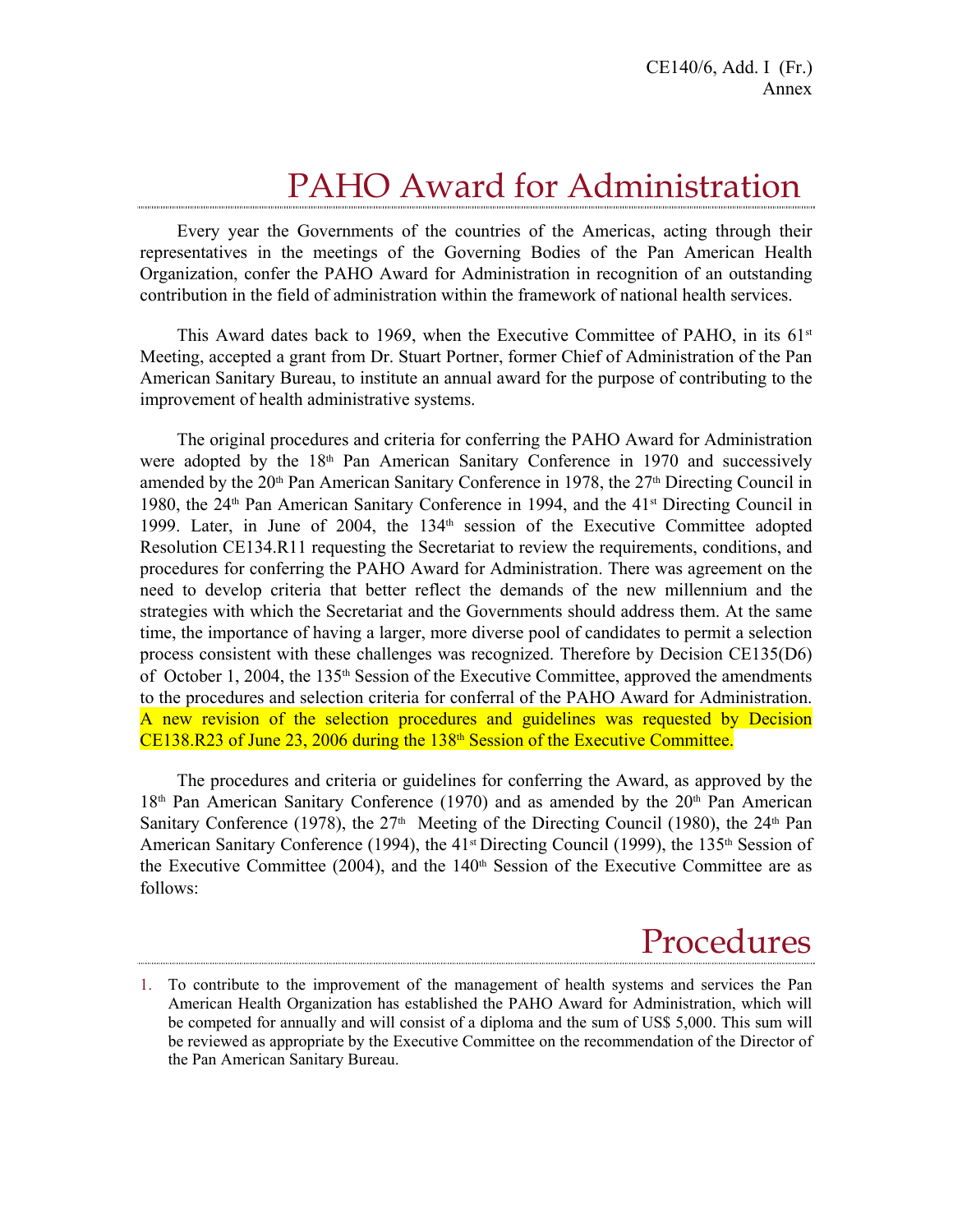- 2. The Award shall be conferred on a candidate who has made a significant contribution in his home country and in the Region of the Americas to improving health development, through the management or execution of services and programs, teaching, and research.
- 3. The Chairman of the Executive Committee shall appoint an Award Committee consisting of three representatives from Member Governments of the Executive Committee, who will discharge their duties for the period of their term of office on the Executive Committee. The Chairman shall fill any vacancies that occur on the Award Committee. When there are candidates from countries represented on this Committee, those members shall be replaced by representatives of other Member Governments of the Executive Committee to serve on the Award Committee for that occasion only. The Chairman of the Executive Committee will designate these representatives.
- 4. The Director of the Pan American Sanitary Bureau shall invite the Member Governments to submit one nomination for the Award. Only one nomination per country will be accepted.
- 5. The names of candidates shall be submitted by the Member Governments of PAHO through their ministries of health.
- 6. The names of proposed candidates shall be submitted to reach the Director of the Pan American Sanitary Bureau before 31 March, together with their curriculum vitae and the documentation supporting the nature and quality of the work done. This documentation shall include a brief narrative describing the impact that the candidate's work has had on the management of health systems and services in the person's home country and in the Region of the Americas. In order to facilitate the work of the Award Committee, the required data from each candidate should be presented on the standardized form provided by PAHO. This form and the documentation supporting the merits of the candidate should be completed in full as exhaustively as possible, responding explicitly and objectively to each of the questions. All documentation shall be submitted in an original and three copies.
- 7. The Director of the Pan American Sanitary Bureau shall forward to the members of the Award Committee copies of the documentation submitted, 45 days before the date of the opening of the first meeting of the Executive Committee for the calendar year. In this way, the Award Committee can meet and decide on the Award recipient during the sessions of the Executive Committee and report its decision to the latter. The Executive Committee shall transmit the decision to the Directing Council or the Pan American Sanitary Conference.
- 8. Nominations received by the Director of the Pan American Sanitary Bureau after 31 March shall be held in abeyance for consideration by the Award Committee the following year.
- 9. The Award Committee shall have the authority to declare the Award void in the event that no candidate meets the approved criteria.
- 10. When in any year only one nomination is received within the time limit prescribed, the Award Committee shall have the authority to refer that candidacy for consideration with others received in the ensuing year.
- 11. Unsuccessful candidates in any one year may be renominated for consideration once only and in the following year. For such renomination, a simple communication incorporating any additional pertinent data shall suffice.
- 12. The announcement of the winner of the Award shall be made during the meeting of the Directing Council or the Pan American Sanitary Conference.